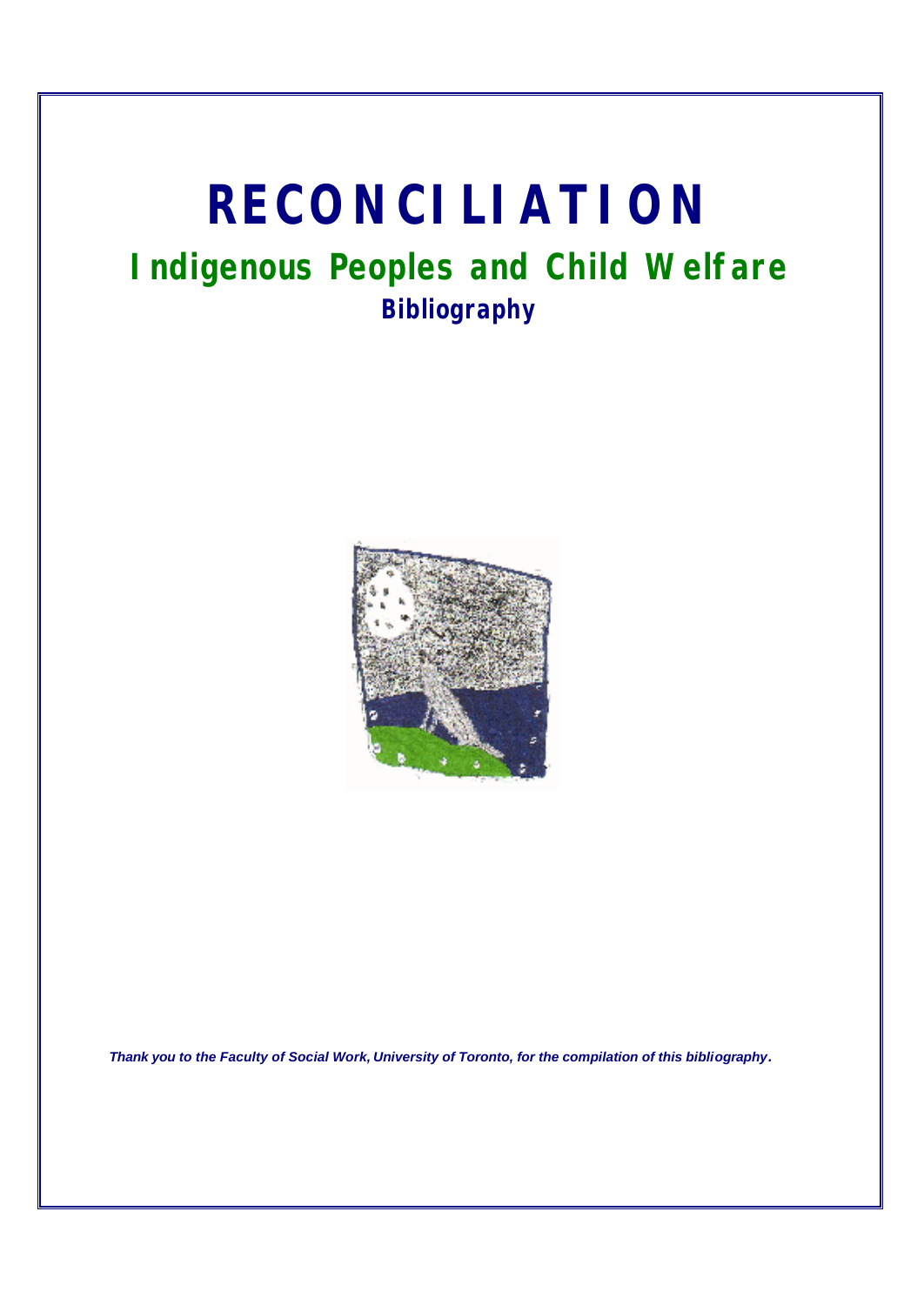#### **Reconciliation: Indigenous peoples and child welfare bibliography**

#### **Anderson, K. (1998). A Canadian child welfare agency for urban natives: The client speaks.** *Child Welfare***,** *77***(4), 441-60.**

Six clients of a Native child welfare agency speak about their views on the agency and services the agency provides. Their suggestions and comments are used to develop agency mandates for child protection, particularly maintaining trust and comfort in child protection.

#### **Belone, C., Gonzalez, S.E., Gustavsson, N., MacEachron, A.E., & Perry, T. (2002). Social services: The Navajo way.** *Child Welfare, 81***(5), 773-790.**

Discussion of the development of child welfare services by the Navajo Nation Division of Social Services based on a holistic case management paradigm appropriate to Navajo needs and incorporates elements of culture and rural environment.

#### **Bending, R.L. (1997). Training child welfare workers to meet the requirements of the Indian Child Welfare Act.** *Journal of Multicultural Social Work, 5***(3-4), 151-164**.

The Indian Child Welfare Act of 1978 has not been fully executed do to issues of noncompliance, judicial indifference, and culturally insensitive services."Teaming for Indian Families" is a personnel training program developed by the University of Washington School of Social Work, the WA Department of Social & Health Services, and 26 WA state tribes. A pre-post test study was conducted with follow-up interviews to determine the effectiveness of the program. Results showed a significant increase in knowledge of the Indian Child Welfare Act definitions, improved attitudes about cultural factors in case assessments, and an increased ability to provide culturally relevant services.

#### **Blackstock, C., Trocme, N., & Bennett, M. (2004). Child maltreatment investigations among Aboriginal and Non-Aboriginal families in Canada.** *Violence Against Women, 10***(8), 901-916.**

A comparison of Aboriginal and non-Aboriginal families cases in Canada indicates the former group experiences worse socio-economic conditions, higher investigation for neglect and higher instances of substance abuse and lower reported physical or sexual abuse. Aboriginal child welfare investigations have a higher likelihood of being more substantiated, kept open for ongoing services and out-of-home child placement. Suggestions are made for developing neglect intervention programs incorporating poverty reduction and substance misuse components.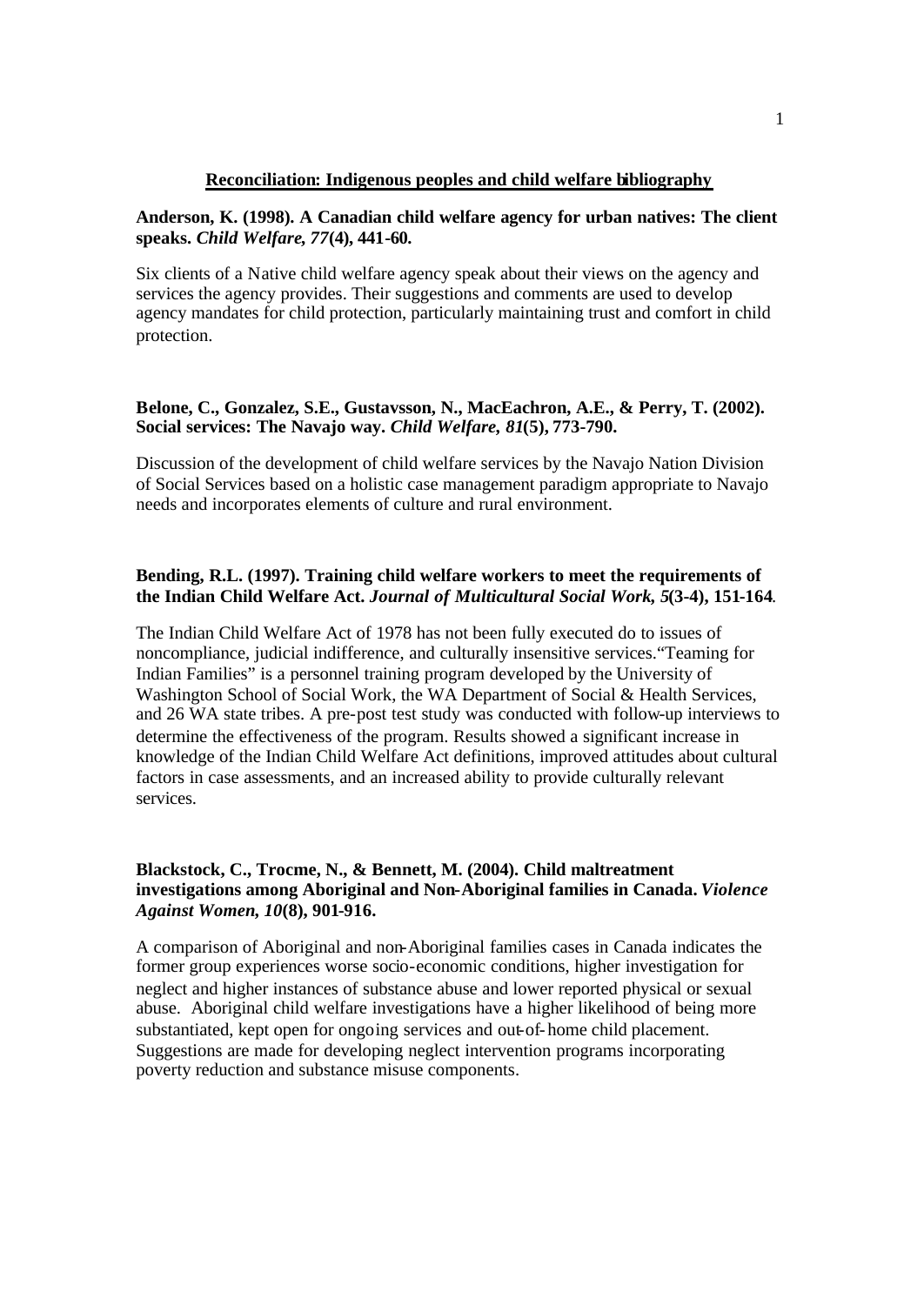# **Boyes-Watson, C. (2005). Seeds of change: Using peacemaking circles to build a village for every child.** *Child Welfare. Special Community Building and 21st-century Child Welfare, 84***(2), 191-208.**

The concept of traditional aboriginal and native peacemaking circles is discussed as an important communication technique to build relationships among youth, communities, and formal systems. Peacemaking circles are currently being employed by the Department of Social Services and the Department of Youth Services in Massachusetts and have resulted in a stronger sense of community and increased unity across diverse participants. The theory, practice, lessons and challenges of implementing peace circles in formal child welfare organizations are presented.

#### **Coyhis, D., & Simonelli, R. (2005). Rebuilding Native American communities.** *Child Welfare, 84***(2), 323-327.**

This article discusses the Wellbriety Movement of Native American communities, which incorporates traditional elders' wisdom and participation and mainstream techniques for addictions recovery. Specifically, the Medicine Wheel is combined with the 12 Steps of Alcoholics Anonymous thereby creating a culturally-specific program for Native as well as non-Native people.

#### **Cheah, C.S.L., & Nelson, L.J. (2004). The role of acculturation in the emerging adulthood of aboriginal college students.** *International Journal of Behavioral Development, 28***(6), 495-507.**

The study examines the role acculturation has on Canadian aboriginal heritage culture and its impact on emerging adulthood (18-25 years). Results indicate that young aboriginal adults' level of identification with aboriginal traditions such as interdependency, maintenance of harmony, the role of children and family and historical socio-cultural events play a significant role in emerging adulthood.

# **Crichlow, W. (2003). Western colonization as disease: Native adoption and culture genocide.** *Canadian Social Work, 5***(1), 88-107.**

Western colonialism and the Canadian child welfare system are both illustrated from a "disease metaphor" perspective. The focus is on racial profiling and the equating of racial differences to inequality by social workers and judges in the Canadian child welfare system. Distinct personality features, behaviors, and social comparative historical and contemporary analysis of colonialism are discussed to understand the impact of Western colonization. Also examined is the conflict within governments claiming responsibly for aboriginal child welfare and the adoption of native children by non-native individuals.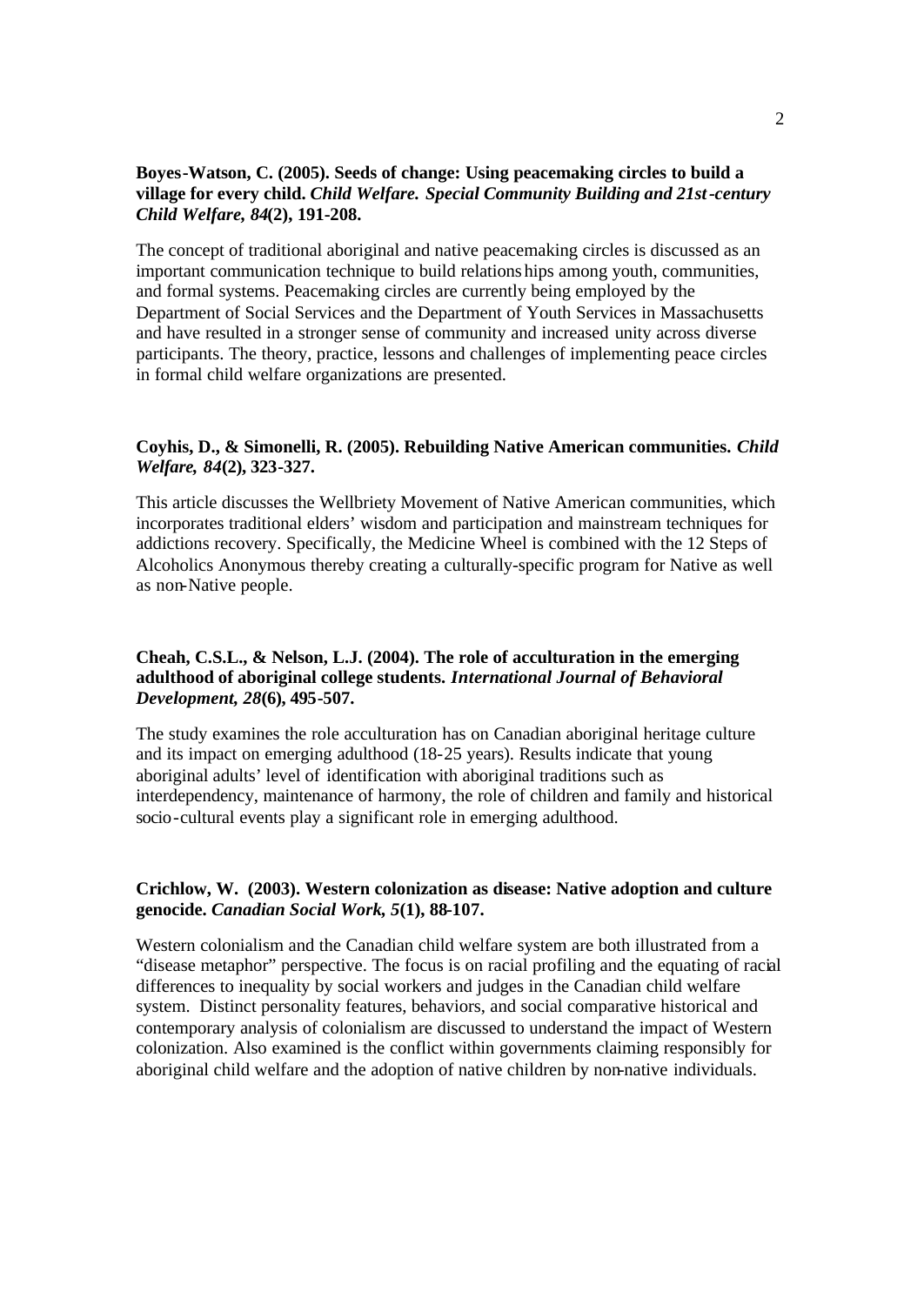#### **Cross, T.L. (1986). Drawing on cultural tradition in Indian child welfa re practice.**  *Social Casework, 67***(5), 283-289.**

Discussion of the importance of combining formal child welfare services and natural or traditional child protection mechanisms to develop American Indian child welfare programs. The 1978 Indian Child Welfare Act allowed Indian tribes to regain rights and responsibility for the protection and preservation of their children's welfare and their culture. By developing child welfare programs specific to American Indians operated by tribes, formal child welfare services and natural helping mechanisms learned from tribe elders can be combined.

**DeBruyn, L., Chino, M., Serna, P., & Fullerton-Gleason, L. (2001). Child maltreatment in American Indian and Alaska Native communities: Integrating culture, history,and public health for intervention and prevention.** *Child Maltreatment: Journal of the American Professional Society on the Abuse of Children. Special Cultural issues in child maltreatment, 6***(2), 89-102.**

Child abuse and neglect intervention and prevention programs among American Indian and Alaska Natives need to incorporate historical and cultural components. Population and individual-level risk and protective factors for child maltreatment intervention and prevention programs are discussed.

#### **Dumont, R.T. (1988). Culturally selective perceptions in child welfare decisions.** *The Social Worker Le Travailleur-Social. 56***(4), 149-152.**

The government of Alberta, Canada has been actively seeking more native social workers for their Child Welfare Branch to help eliminate inappropriate child apprehension. Activities and judgements made by three newly hired social workers, one Caucasian and two native Indian, are compared over a span of one and a half years. Findings indicate that the Caucasian worker was twice as likely to perceive Indian children in need of care than were the two native workers. Although the native workers had little difference between their rates of placing children in care, all three workers differed in their perceptions of predominating problems among their clients. These findings highlight the issue of "cultural tunnel vision" among non-Indian social workers and its contribution to the large number of Indian children in care.

# **Fox, K.A. (2003). Collecting data on the abuse and neglect of American Indian children.** *Child Welfare, 82***(6), 707-726.**

The article discusses the importance of the development of culturally appropriate definitions of abuse and neglect in child welfare among American Indians. And recommends that the American government implement resources and assistance for tracking and reporting abuse and neglect of American Indian children.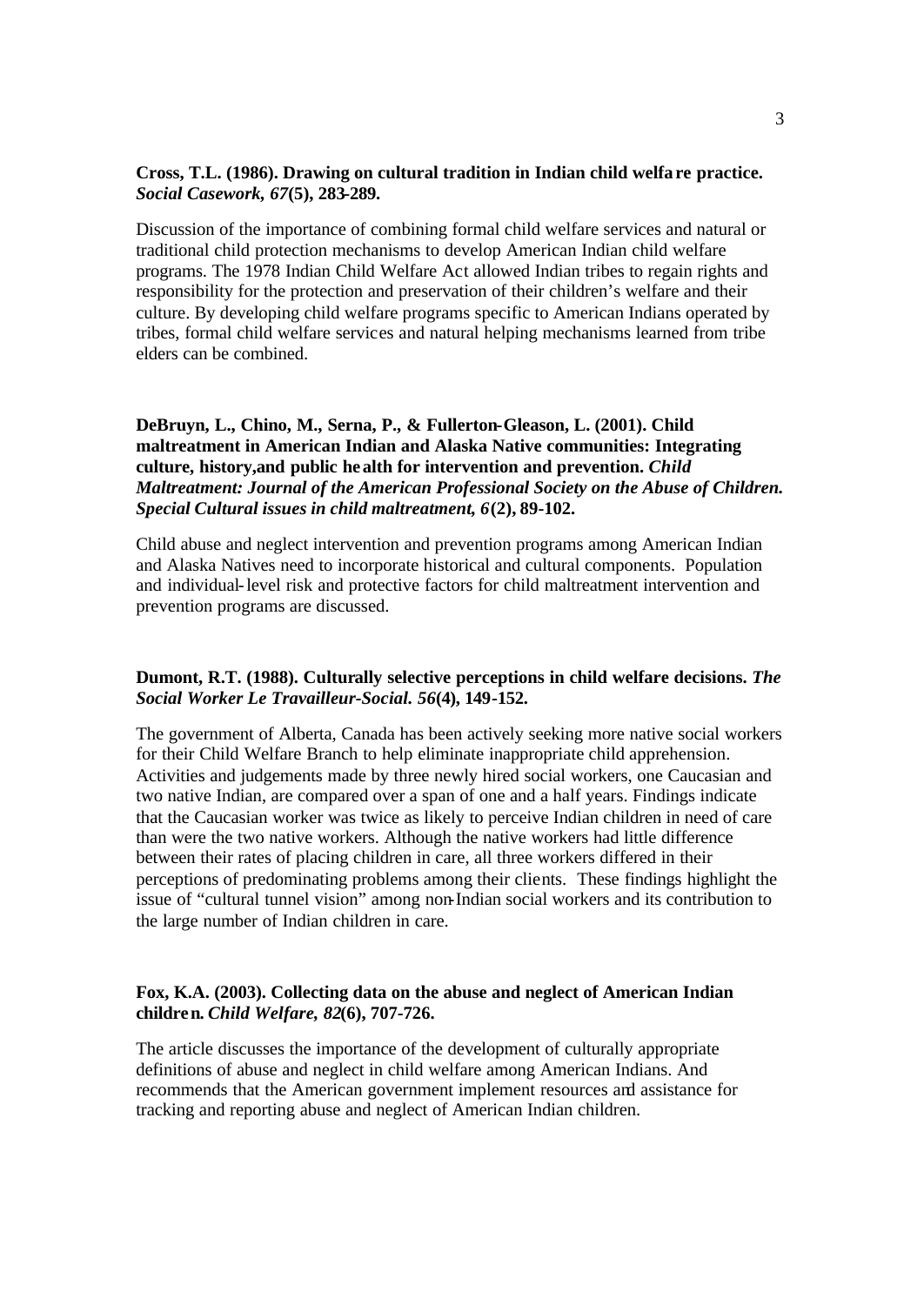#### **Gustavsson, N.S., & MacEachron, A.E. (1999). Teaching diversity through the Indian Child Welfare Act.** *Arete, 23*(3), 85-92.

Indian child welfare policy and history are the topic of a group teaching module designed to increase appreciation and knowledge of culture and diversity.

### **Halverson, K., Puig, M.E., & Byers, S.R. (2002). Culture loss: American India family disruption, urbanization, and the Indian Child Welfare Act.** *Child Welfare, 81***(2), 319-336.**

Urban American Indian parents discuss their views on foster care and other American Indian family issues. Main points of interest included: disappointment over the current foster care system, the role of caregiving and culture, definitions of family and relatedness, and the painful implications of past family disruptions. Guidelines are suggested for developing an American Indian foster care and child welfare program.

#### **Horejsi, C., & Pablo, J. (1992). Reactions by native American parents to child protection agencies: Cultural and community factors.** *Child Welfare, 71***(4), 329-42.**

Native American families must deal with the repercussions of decades of oppression. Parents face cultural demise and child rearing difficulties along with the reluctance to accept help from child protective service agencies and staff. Characteristics and behaviors of Native American parents are examined and explained.

**Howard, C. (2003). Stealing home: First Nations are taking back children that were fostered out by over-zealous government agencies. What happens when those children don't want – and don't need - to return?** *Vancouver Magazine, 36***(8), 60.**

**Jones, K.E. (2003). Maintaining a long-term commitment to children in care: Factors that influence the continued capacity of foster parents who are raising First Nations children with FAS/FAE in rural and reserve communities.** *Dissertation Abstracts International, A: The Humanities and Social Sciences, 64***(6), 2257-A.**

Children with Fetal Alcohol Syndrome (FAS) and Fetal Alcohol Effects (FAE) are difficult to raise on First Nations reserves given the lack of resources and supports and the children's requirement of stable, nurturing homes for long durations. This qualitative study examines personal, relational and situational factors impacting on foster parents' ability to care for children with FAS/FAE in rural or reserve environments. The study's results indicate a need for increased collaboration between foster parents and community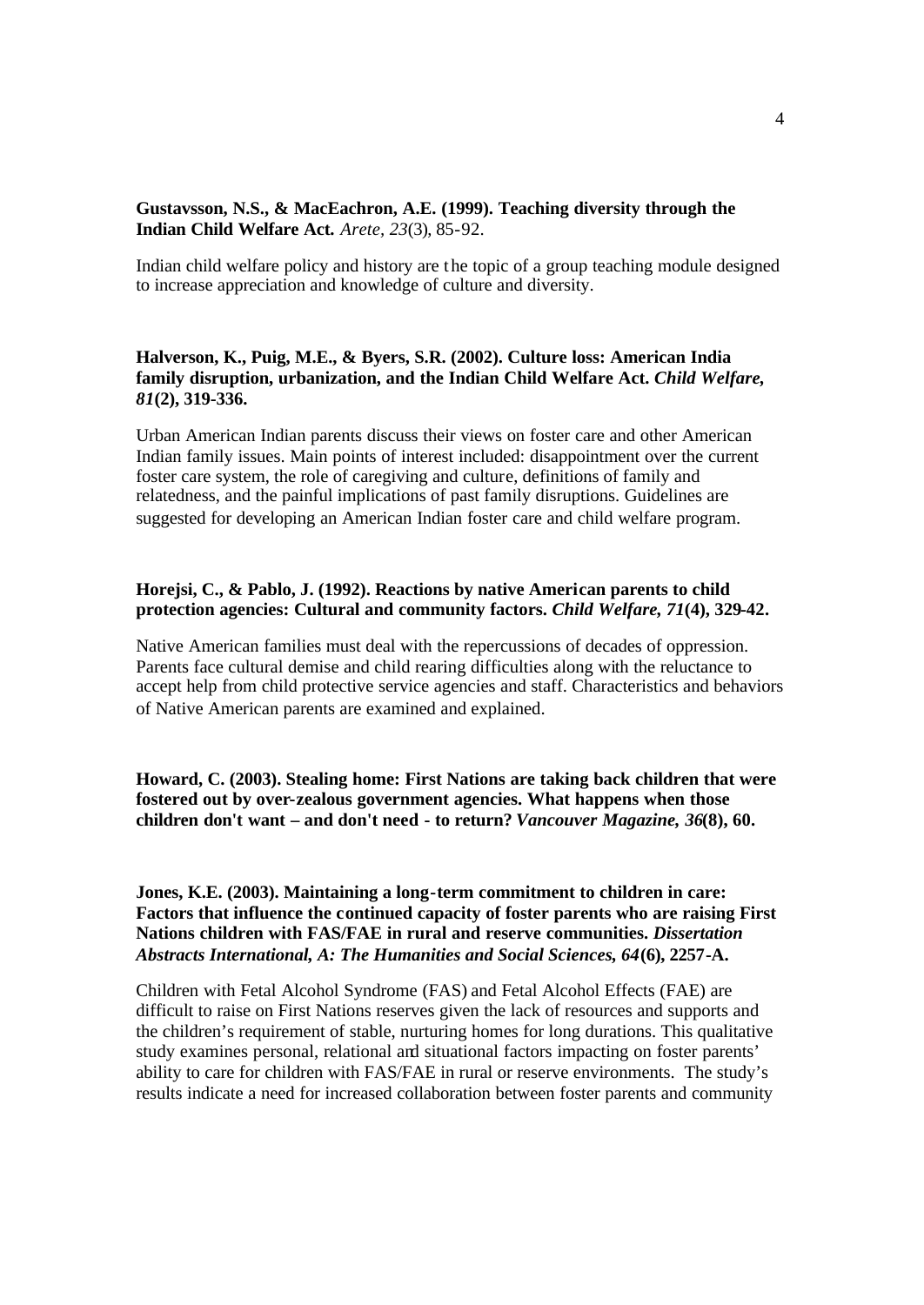supports and reveals the excessive stress experienced by foster families due to the lack of specialized supports for children with FAS/FAE.

# **Limb, G.E., Chance, T., & Brown, E.F. (2004). An empirical examination of the Indian Child Welfare Act and its impact on cultural and familial preservation for American Indian children.** *Child Abuse & Neglect, 28***(12), 1279-1289.**

The study examines the extent to which the tenants of the Indian Child Welfare Act (ICWA) of 1978 are being implemented to promote cultural and familial preservation for Indian children. Specifically, the pattern and rate of reunification of Indian children with family or tribal members after out-of-home placement is examined. Results indicated that 83% of Indian child placement is in accordance with the ICWA and most cases involve active efforts to prevent family break-up. The authors recommend state child protection systems should emphasize cultural and familial ties to increase a sense of tradition and belonging for children.

# **MacEachron, A.E. (1994). Supervision in tribal and state child welfare agencies: Professionalization, responsibilities, training needs, and satisfaction.** *Child Welfare, 73***(2), 117-128.**

Supervisors from 25 majority-culture state child welfare agencies and 11 tribes or Native American cultural groups were compared in the areas of cultural auspice (CLA), ethnicity, professionalization, satisfaction, supervisory tasks, and training needs. Results indicated that tribal and state child welfare supervisors had the same percentage of social work degrees, equal amount of pervious experience, and equivalent agency position requirements. CLA had an influence on who was hired as supervisors and associated with child welfare supervision.

#### **Mannes, M. (1993). Seeking the balance between child protection and family preservation in Indian child welfare.** *Child Welfare, 72***(2), 141-52.**

Contemporary Indian child welfare is reviewed including child protection, placement and family preservation-oriented Indian child welfare programs and their impact on Native American and Alaskan Native people.

# **McKenzie, B. (1997). Developing First Nations child welfare standards: Using evaluation research within a participatory framework.** *The Canadian Journal of Program Evaluation/La Revue canadienne d'evaluation de programme, 12***(1), 133- 148.**

A participatory evaluation research project is developed and implemented for culturally sensitive child and family service standards in Canadian First Nations communities.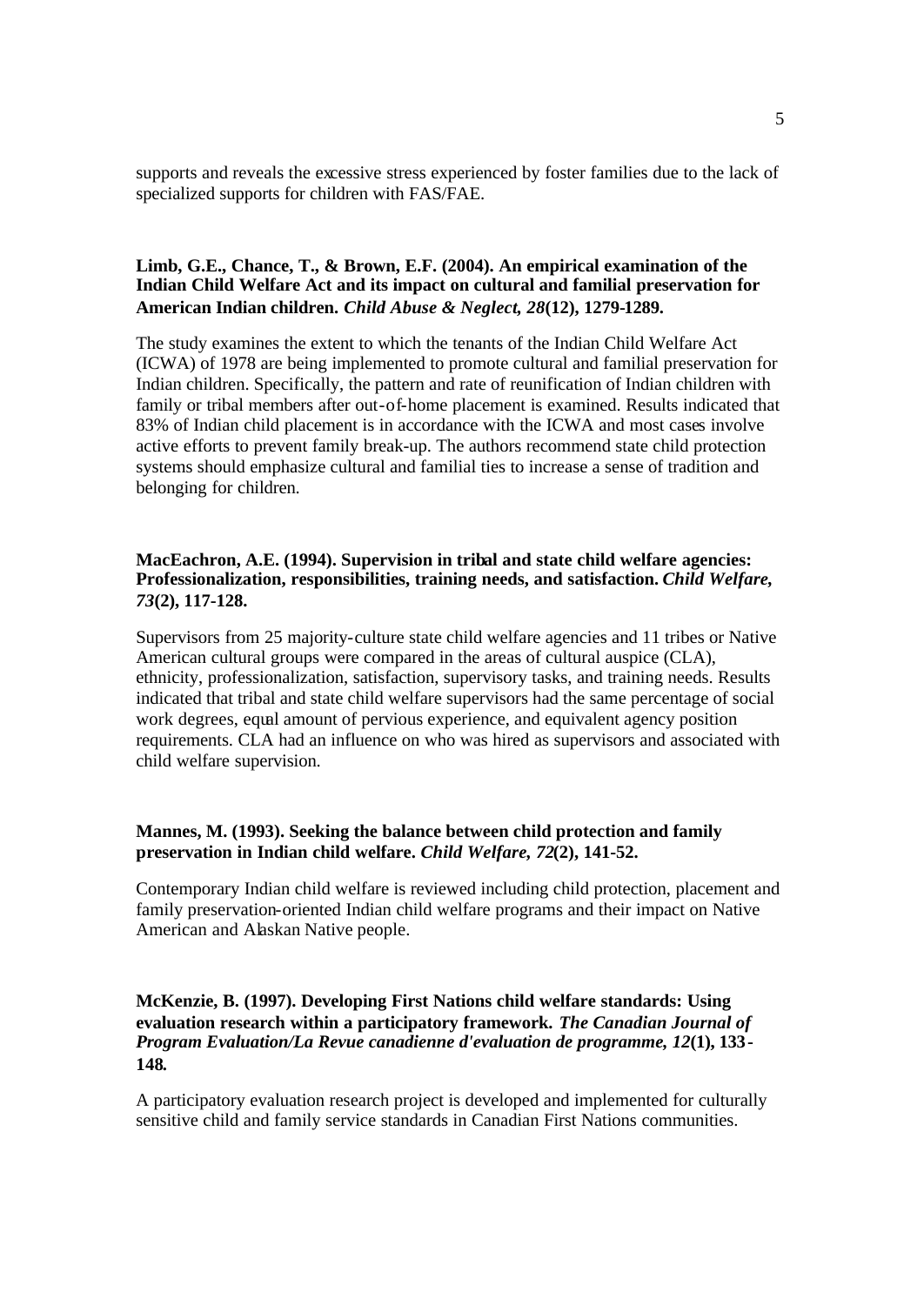# **McKenzie, B. (1995). Child and family service standards in First Nations: An action research project***. Child Welfare, 74***(3), 633-653.**

Participatory research from eight First Nations communities in Manitoba is evaluated. Specific attention is given to First Nations legislation in child welfare and the development of culturally appropriate standards of practice.

# **Mindell, R., Vidal de Haymes, M., & Francisco, D. (2003). A culturally responsive practice model for urban Indian child welfare services.** *Child Welfare, 82***(2), 201- 217.**

A culturally sensitive child welfare practice model is developed by collaboration between a university, state child welfare agency and a Native American community organization. Among the suggestions is to build resources to serve Native American clients, training programs for child welfare and court personnel, an advocacy program monitoring compliance to the Indian Child Welfare Act and assistance to child welfare workers and the court. Also addressed are the challenges, opportunities and culturally sensitive practice for urban Native American communities.

# **Neckoway, R., Brownlee, K., Jourdain, L.W., & Miller, L. (2003). Rethinking the role of attachment theory in child welfare practice with Aboriginal people.** *Canadian Social Work Review/Revue canadienne de service social, 20***(1), 105-119.**

Attachment theory as a core component of many child welfare decisions is critically examined for its appropriateness in implementation across cultures. Recent empirical research suggests attachment theory may not be applicable universally. Therefore, distinct cultural elements of aboriginal families need to be considered when applying attachment theory and developing an overall model of aboriginal child welfare.

# **Palmer, S., & Cooke, W. (1996). Understanding and countering racism with First Nations children in out-of-home care.** *Child Welfare, 75***(6), 709-725.**

There is an overrepresentation of native children in foster care, particularly placed in nonnative environments where racism is prevalent. The origins of this pattern are discussed in terms of government assimilation policies, residential schools and non-native foster and adoptive homes. Suggestions are made for social workers and foster caregivers to fight racism and support First Nations people in regaining their own children.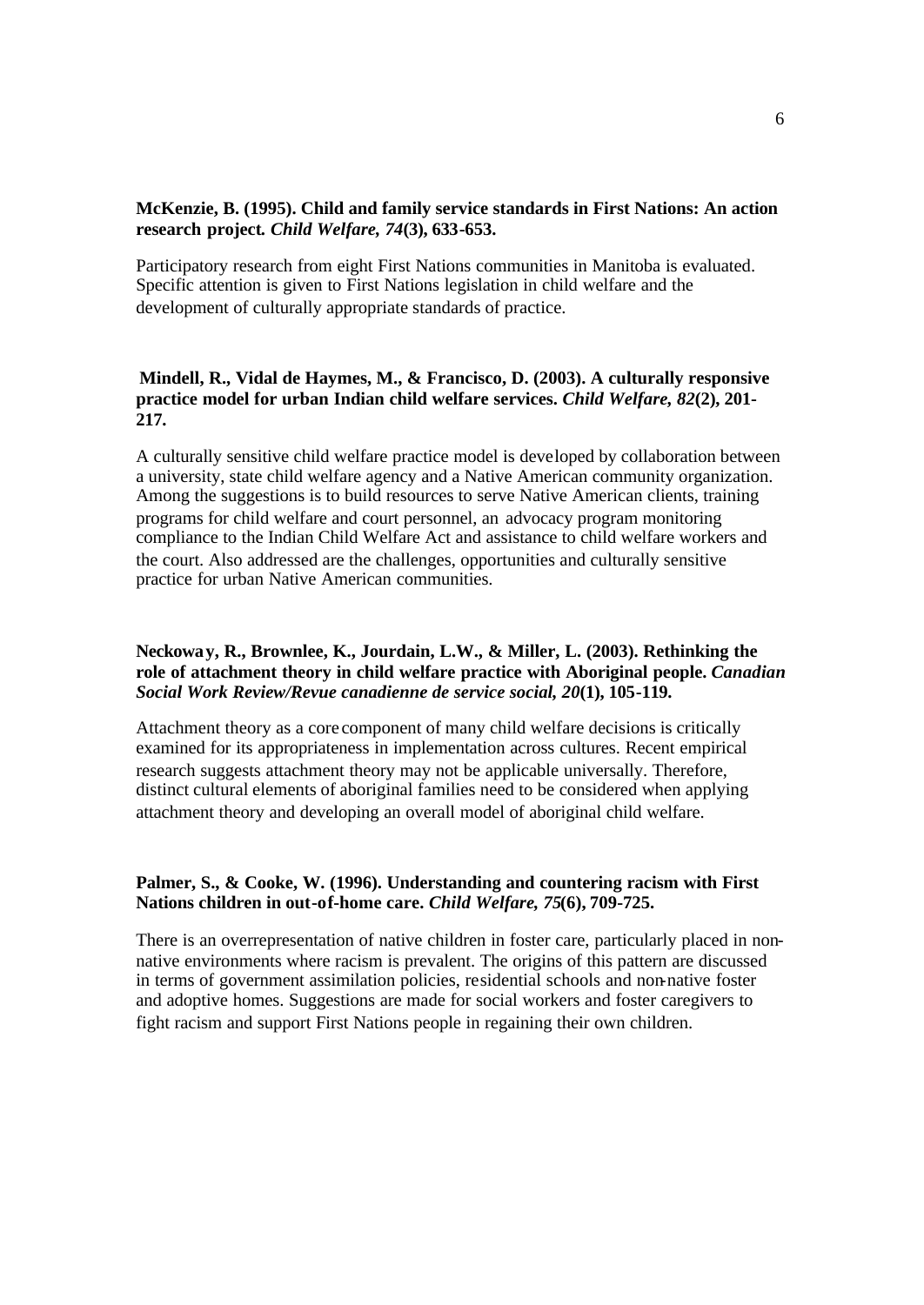#### **Perry, R., & Limb, G.E. (2004). Ethnic/Racial matching of clients and social workers in public child welfare.** *Children and Youth Services Review, 26***(10), 965- 979.**

A secondary data analysis discussing the matching of clients and workers based on ethnic and racial factors. Results from 4813 public child welfare workers in California indicate that American-Indian, Hispanic/Latino, Caucasian, and Asian-American child welfare workers were more than twice as likely to have caseloads with clients matching their own race and ethnicity.

#### **Sullivan, T. (1983). Native children in treatment: Clinical, social and cultural issues.**  *Journal of Child Care, 1***(4), 75-94.**

Focus on the high rates of Indian children in the care of the child welfare system in Canada. An argument is presented for Canadian child welfare authorities' devaluation of native culture and contribution to the social disorganization in Indian communities. Novel, innovative solutions from native people are discussed as well as an outline of native and non-native family system and childrearing differences and issues of working with acculturated native children raised in non-native care facilities.

#### **Waites, C., Macgowan, M.J., Pennell, J., Carlton-LaNey, I., & Weil, M. (2004). Increasing the cultural responsiveness of family group conferencing.** *Social Work, 49***(2), 291-300.**

Culturally responsive practice is an important and challenging aspect of child welfare services. Piloted in New Zealand, family group conferencing is a strengths-based model designed to enhance collaboration between families and their support systems to protect, nurture and safeguard children and their families. The model's culturally competent methods and its utility with African American, Cherokee and Latino/Hispanic communities is discussed.

# **Wares, D.M., Wedel, K.R., Rosenthal, J.A., & Dobrec, A. (1994). Indian child welfare: A multicultural challenge.** *Journal of Multicultural Social Work, 3***(3), 1-15.**

Descriptive statistics are provided on Indian child welfare programs implemented in accordance with the Indian Child Welfare Act of 1978. Results from 121 tribal program personnel indicate most programs consist of 1 to 5 staff members with program funding and continuity based on competitive grants. While 33% of personnel reported having at least a bachelor's degree in social work, almost 33% had no degree, and reported most of their learning came from self-direction or on-the-job training. Recommendations for improving Indian child welfare programs include opportunity for furthering education, culturally relevant child welfare training and stable program funding.